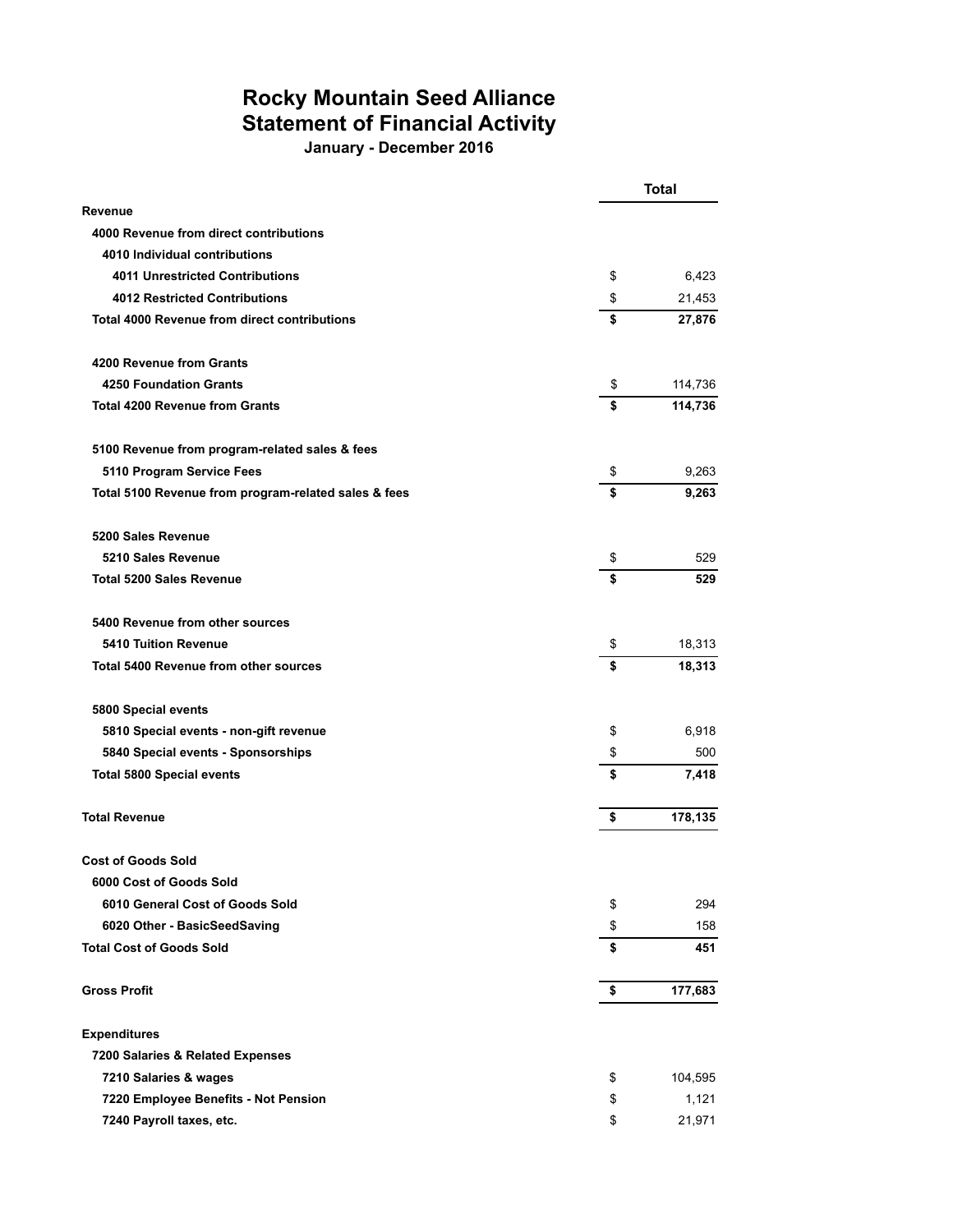| 7250 Payroll Service Fees                         | \$<br>1,989   |
|---------------------------------------------------|---------------|
| 7290 Other Payroll Expenses                       | \$            |
| <b>Total 7200 Salaries &amp; Related Expenses</b> | \$<br>129,676 |
|                                                   |               |
| <b>7500 Contract Service Expenses</b>             |               |
| <b>7510 Fundraising Fees</b>                      | \$<br>563     |
| <b>7520 Accounting Fees</b>                       | \$<br>938     |
| <b>7540 Consultants</b>                           |               |
| <b>7541 General Consulting</b>                    | \$<br>1,380   |
| 7542 Graphics                                     | \$<br>501     |
| 7543 Grant Writing                                | \$<br>2,615   |
| 7544 Website/IT Consulting                        | \$<br>1,785   |
| <b>7545 Copywriting</b>                           | \$<br>2,178   |
| <b>Total 7540 Consultants</b>                     | \$<br>8,459   |
|                                                   |               |
| <b>7580 Professional Services</b>                 |               |
| 7581 Architect/Planning                           | \$<br>1,100   |
| <b>7582 Seed Conservation</b>                     | \$<br>1,000   |
| 7583 Seed Teachers                                | \$<br>7,972   |
| <b>7585 Other Professional Services</b>           | \$<br>625     |
| <b>Total 7580 Professional Services</b>           | \$<br>10,697  |
| <b>Total 7500 Contract Service Expenses</b>       | \$<br>20,656  |
| 8100 Nonpersonnel expenses                        |               |
| 8110 Supplies                                     | \$<br>3,909   |
| 8140 Postage & Shipping                           | \$<br>2,066   |
| 8160 Computer Software & Hardware                 | \$<br>3,340   |
| 8170 Printing & Copying                           | \$<br>2,434   |
| 8180 Books, Subscriptions, References             | \$<br>47      |
| 8190 Internet/Web/Hosting Fees                    | \$<br>30      |
| <b>Total 8100 Nonpersonnel expenses</b>           | \$<br>11,826  |
|                                                   |               |
| 8200 Facility & equipment expenses                |               |
| 8210 Rent Expenses                                | \$<br>3,367   |
| 8260 Equipment rental & maintenance               | \$<br>231     |
| Total 8200 Facility & equipment expenses          | \$<br>3,598   |
| 8300 Travel & meetings expenses                   |               |
| 8310 Transportation                               | \$<br>2,809   |
| 8320 Meals                                        | \$<br>5,762   |
| 8330 Lodging                                      | \$<br>1,512   |
| 8340 Airfare                                      | \$<br>4,699   |
| 8350 Conferences, conventions, meetings           | \$<br>865     |
| Total 8300 Travel & meetings expenses             | \$<br>15,647  |
|                                                   |               |
| 8400 Other client specific expenses               |               |
| 8410 Seed Storage                                 | \$<br>200     |
| 8420 Seeds                                        | \$<br>357     |